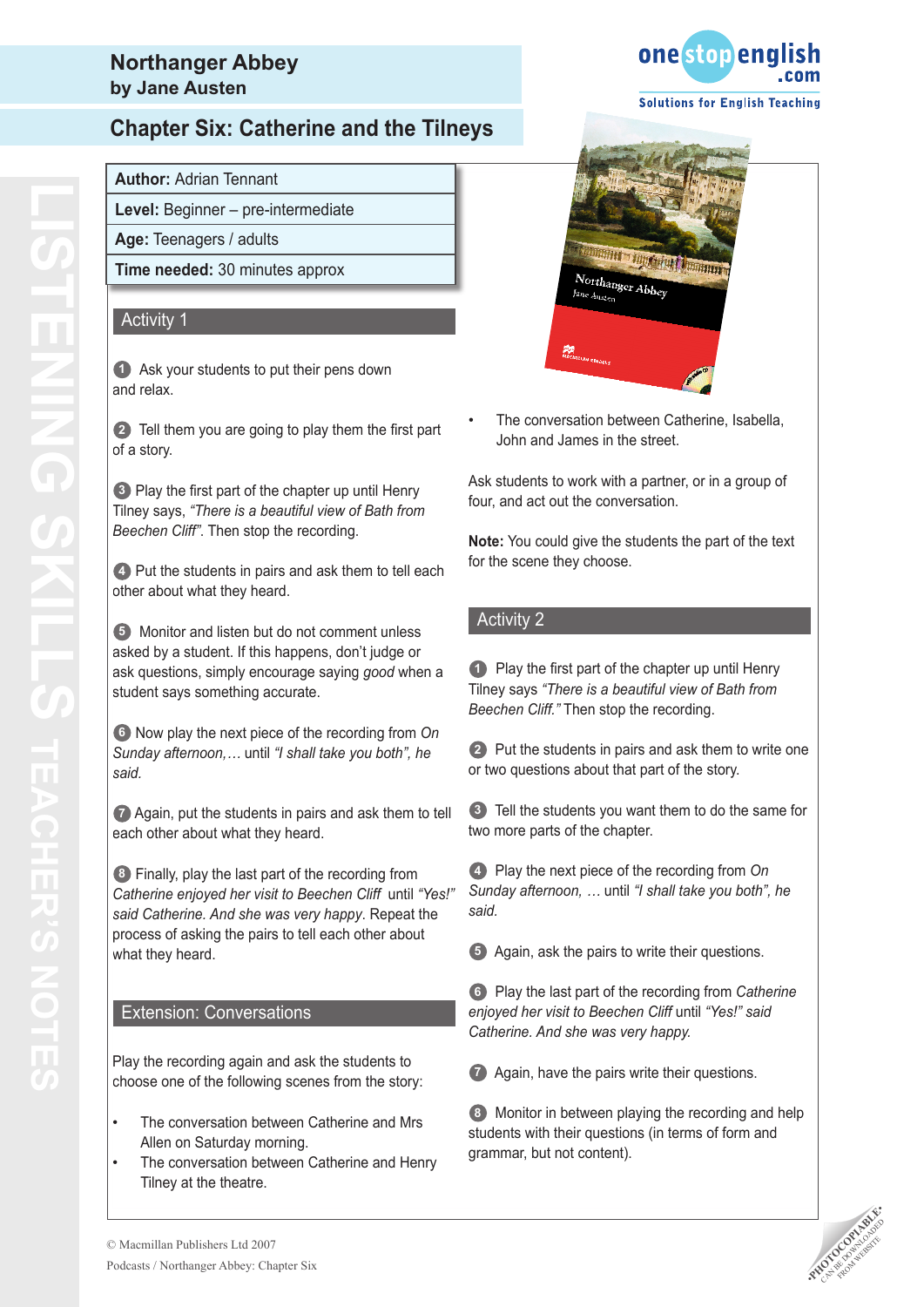**9** Finally, pair the pairs and get them to swap their questions. Play the whole of Chapter 6, pausing between the sections, and ask students to try and answer the questions they were given. Once they have finished listening, get students to check and discuss their answers in their groups of four.

## Extension: Writing a note

Ask students to imagine they are either Catherine, John Thorpe or Henry Tilney. If they are Catherine, they should write a short note to either Henry or John. If they are John or Henry, they should write a short note to Catherine.

Ask them to start the note *My dear ….*



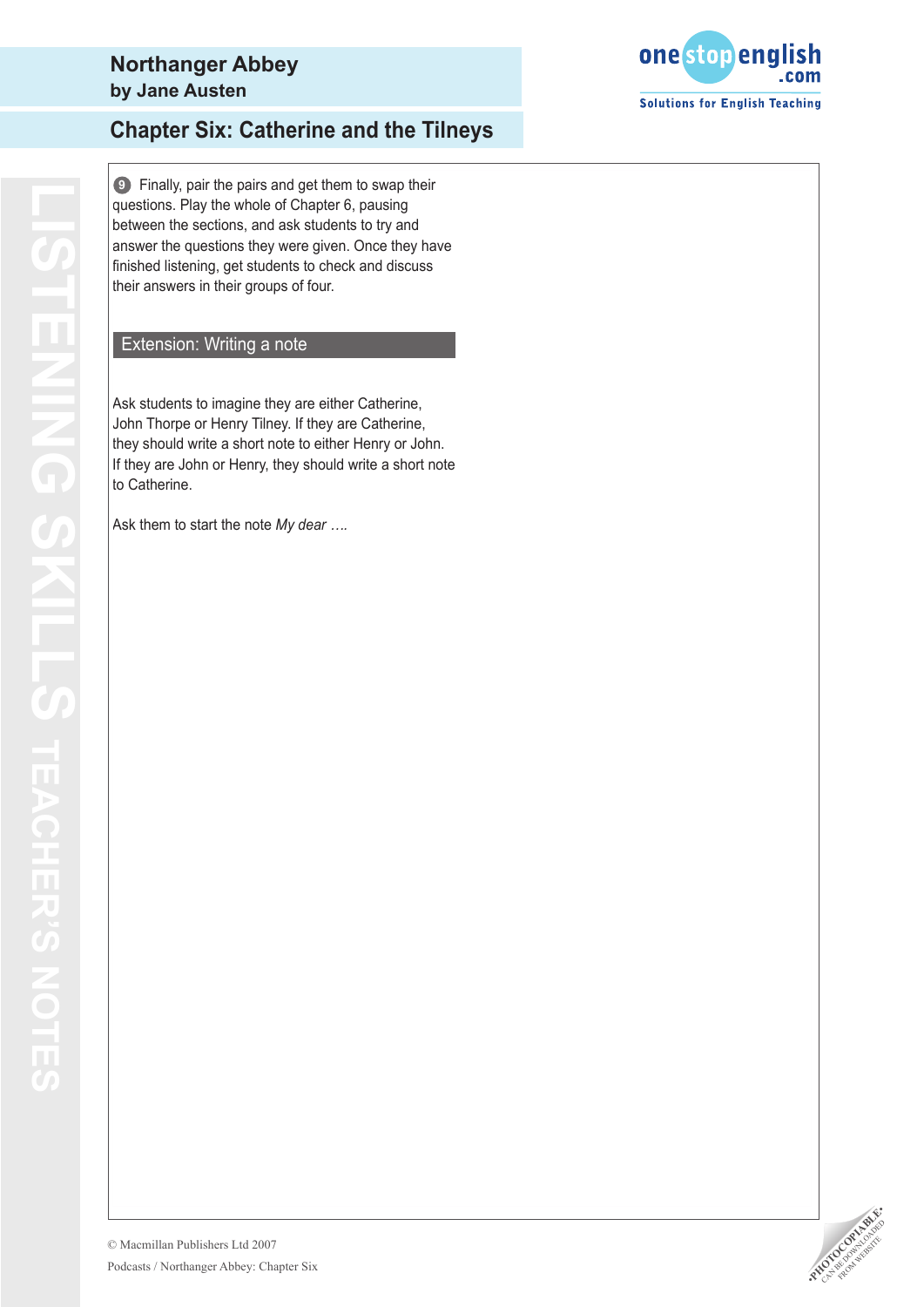

Northanger Abbey

**Misn** 

# **Transcript**

The next day was Saturday. In the morning, Catherine spoke to Mrs Allen.

 'I am going to visit Miss Tilney today,' Catherine said. 'I want to apologize to her. I want to tell her everything. I had to go with the Thorpes yesterday.'

 'Yes, my dear. You must apologize. Go to Miss Tilney,' Mrs Allen said.

 Catherine put on a new dress and a new hat. She went to Milsom Street. The Tilneys lived in a house in Milsom Street. But Miss Tilney was not at home.

That evening, Catherine and the Allens went to the theatre. The Tilneys were there too! Catherine did not watch the play. She looked at Henry Tilney. Once, he looked at her. But he did not smile.

At the end of the play, Mr Tilney came to speak to the Allens.

 'Oh, Mr Tilney, I am very sorry,' Catherine said. 'I wanted to walk with you and your sister yesterday. But Mr Thorpe lied to me. He said, "The Tilneys have left Bath. I saw them this morning." But you had not left Bath. I saw you and Miss Tilney walking towards Pulteney Street.'

 'Yes, we saw you too,' Henry Tilney said. 'But you did not stop.' 'I wanted to speak to you. But Mr Thorpe did not stop the carriage. Oh, I am very sorry, Mr Tilney!'

Henry Tilney smiled.

 'My dear Miss Morland,' he said. 'We can walk in the country another day. Eleanor and I will take you to Beechen Cliff. There is a beautiful view of Bath from Beechen Cliff.'

 On Sunday afternoon, Catherine and James walked along the Royal Crescent. Isabella and John Thorpe were there too.

 Suddenly, Catherine saw Eleanor Tilney. She left her brother and the Thorpes and she walked towards Eleanor.

Isabella smiled at James.

 'Mr Morland,' she said. 'Shall we all go to Blaize Castle tomorrow? We must leave Bath very early in the morning. What do you think?'

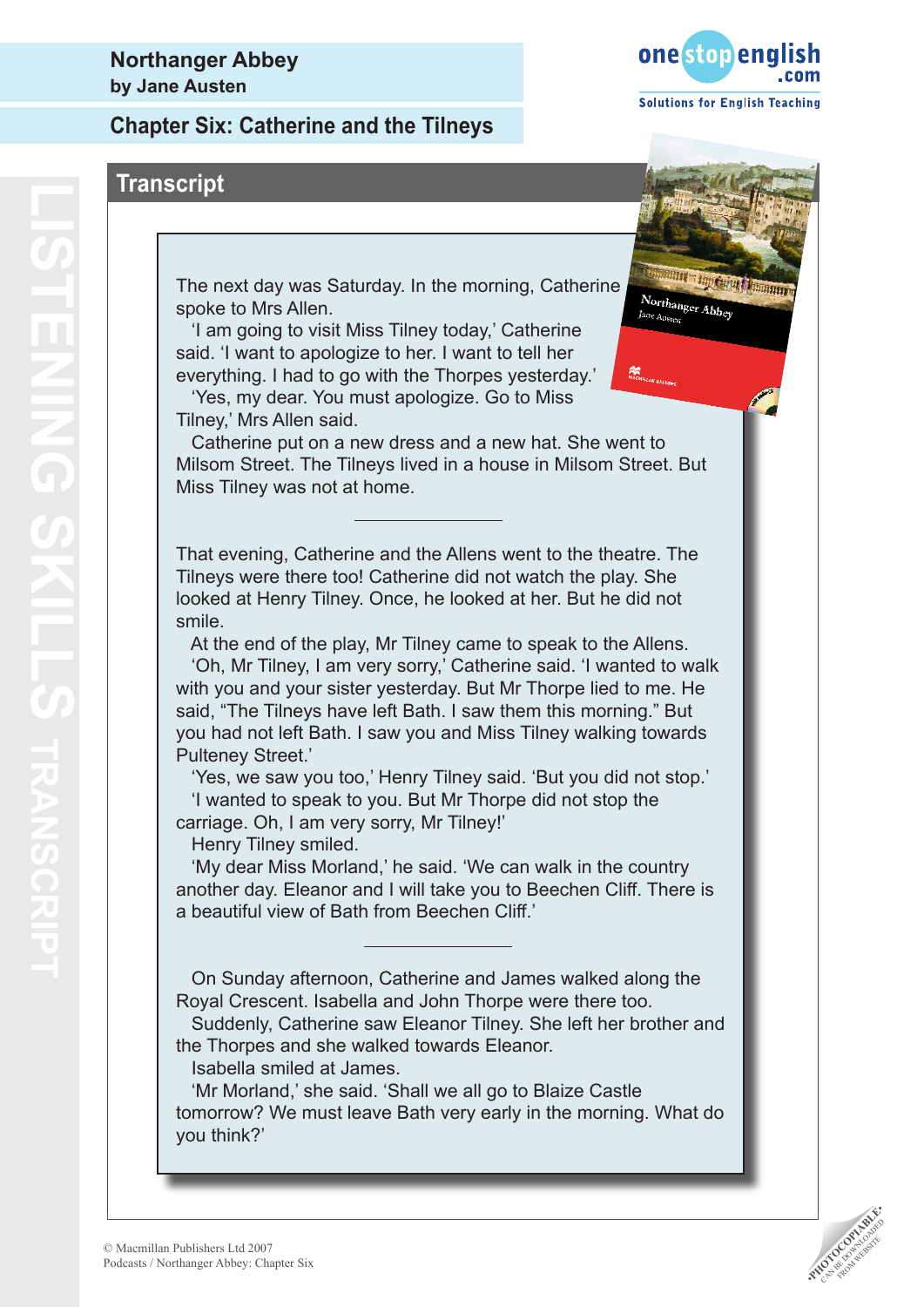

 'That is a very good idea,' James replied. 'Do you agree, John?'

 John Thorpe laughed. 'Yes, we must leave early. We must leave at nine o'clock,' he said.

 'Good! We will go tomorrow morning,' Isabella said. 'Catherine wants to see Blaize Castle.'

 Catherine had left Eleanor Tilney. She was walking towards her brother and the Thorpes.

 'My dear Catherine,' Isabella said. 'Our brothers are going to take us to Blaize Castle tomorrow.'

 'I cannot go tomorrow,' Catherine said quickly. 'I am going to walk to Beechen Cliff with the Tilneys.'

'No, no, we will go to Blaize Castle!' Isabella said.

 'You can walk with the Tilneys another day. My dear Catherine, I am your friend. Miss Tilney is not your friend. You are making me very unhappy. You must come to Blaize Castle.'

 Isabella started to cry. James saw her tears. He was angry with his sister.

 'You are very unkind, Catherine,' he said. 'Isabella has been very kind to you.'

'Let's go to the Castle on Tuesday,' Catherine said.

 'No, no!' John Thorpe said. 'On Tuesday, I am going back to Oxford.'

 There was silence for a moment. Then Isabella spoke. She was very angry. 'I will not go to Blaize Castle without Catherine,' she said. 'Another woman must come with us.'

 'John can take one of his other sisters,' Catherine said. 'He can take Maria or Anne.'

'I do not want to take my sisters,' John Thorpe said.

'I want to take you, Catherine.' And he walked away.

 Catherine, Isabella and James walked on for ten minutes. Nobody spoke. Then John Thorpe ran back.

 'Everything is all right now, Catherine,' he said. 'I have spoken to the Tilneys. You will walk with them on Tuesday. Tomorrow, you will come with us.'

'That was a good idea,' Isabella said. She smiled.

 'No, it was not a good idea,' Catherine said. 'I will follow Eleanor and I will speak to her myself.'

Catherine was very angry. She walked quickly, but the streets



Northanger Abbey